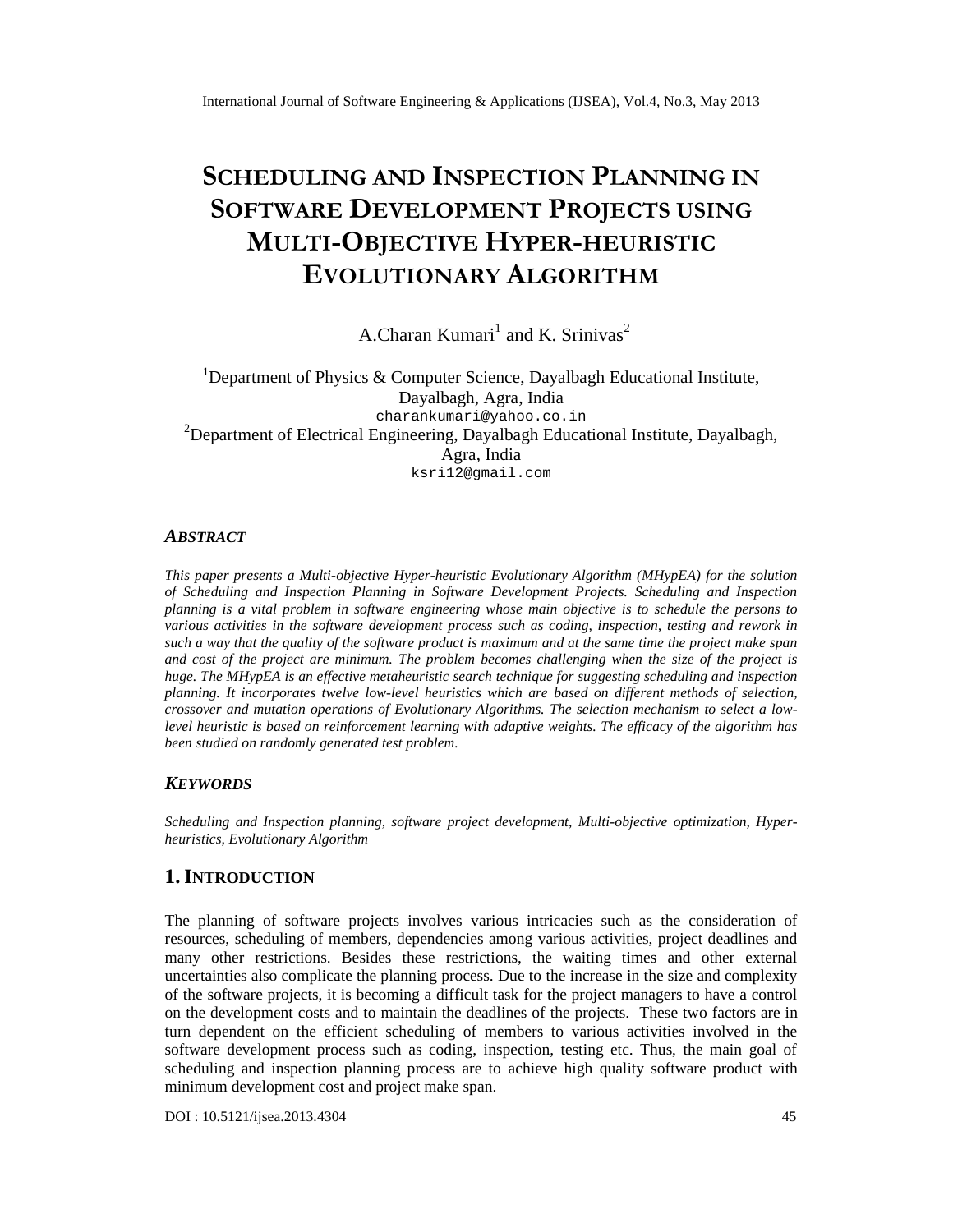Search-based approaches to software project management were investigated by many researchers. In 2001, Carl K. Chang and *et al.* [1] developed a new technique based on genetic algorithms (GA) that automatically determines, using a programmable goal function, a near-optimal allocation of resources and resulting schedule that satisfies a given task structure and resource pool. In their method, they assumed that the estimated effort for each task is known a priori and can be obtained from any known estimation method such as COCOMO. Based on the results of these algorithms, the software manager will be able to assign tasks to staff in an optimal manner and predict the corresponding future status of the project, including an extensive analysis on the time and cost variations in the solution space. The results of the GA algorithm were evaluated using exhaustive search for five test cases. In these tests the proposed GA showed strong scalability and simplicity.

In 2005, Thomas Hanne and Stefan Nickel [2] modelled the problem of planning inspections and other operations within a software development (SD) project with respect to the objectives quality (no. of defects), project make span, and costs, as a multi-objective optimization problem. Their considered model of SD processes comprises the phases coding, inspection, test, and rework and includes the assignment of operations to persons and the generation of a project schedule. They developed a multi-objective evolutionary algorithm and studied the results of its application to sample problems.

E. Alba and J. F. Chicano [3], tackled the general Project Scheduling Problem with genetic algorithms. In their approach, they combined the duration and cost objectives into a single fitness function using weights in such a way that one can adjust these fitness weights to represent particular real world project. They developed an automated tool based on genetic algorithms that can be used to assign people to the project tasks in a nearly optimal way trying different configurations concerning the relative importance of the cost and duration of the project. They have performed an in depth analysis with an instance generator and solved 48 different project scenarios and performed 100 independent runs for each test to get statistically meaningful solutions. Their experiments concluded that the instances with more tasks are more difficult to solve and their solutions are more expensive and the projects with a larger number of employees are easier to tackle and can be driven to a successful end in a shorter time.

Leandro L. Minku et al. [4] presented novel theoretical insight into the performance of Evolutionary Algorithms (EA) for the Project Scheduling Problem. Their theory inspired improvements in the design of EAs, including normalisation of dedication values, a tailored mutation operator, and fitness functions with a strong gradient towards feasible solutions. According to their findings, Normalisation removes the problem of overwork and allows an EA to focus on the solution quality and facilitates finding the right balance between dedication values for different tasks and allows employees to adapt their workload whenever other tasks are started or finished. Their empirical study concludes that normalisation is very effective in improving the hit rate, the solution quality and making the EA more robust.

This paper presents a hyper-heuristic based multi-objective evolutionary algorithm [5] for the solution of scheduling and inspection planning in the software development process, based on the model suggested by Thomas Hanne and Stefan Nickel [2]. We implemented twelve low-level heuristics based on various methods of selection, crossover and mutation operators in evolutionary algorithms. The designed selection mechanism selects one of the low-level heuristics based on reinforcement learning with adaptive weights. The efficacy of the algorithm has been studied on randomly generated test problem [2]. Through our experimentation we found that MHypEA is able to explore and exploit the search space thoroughly, to find high quality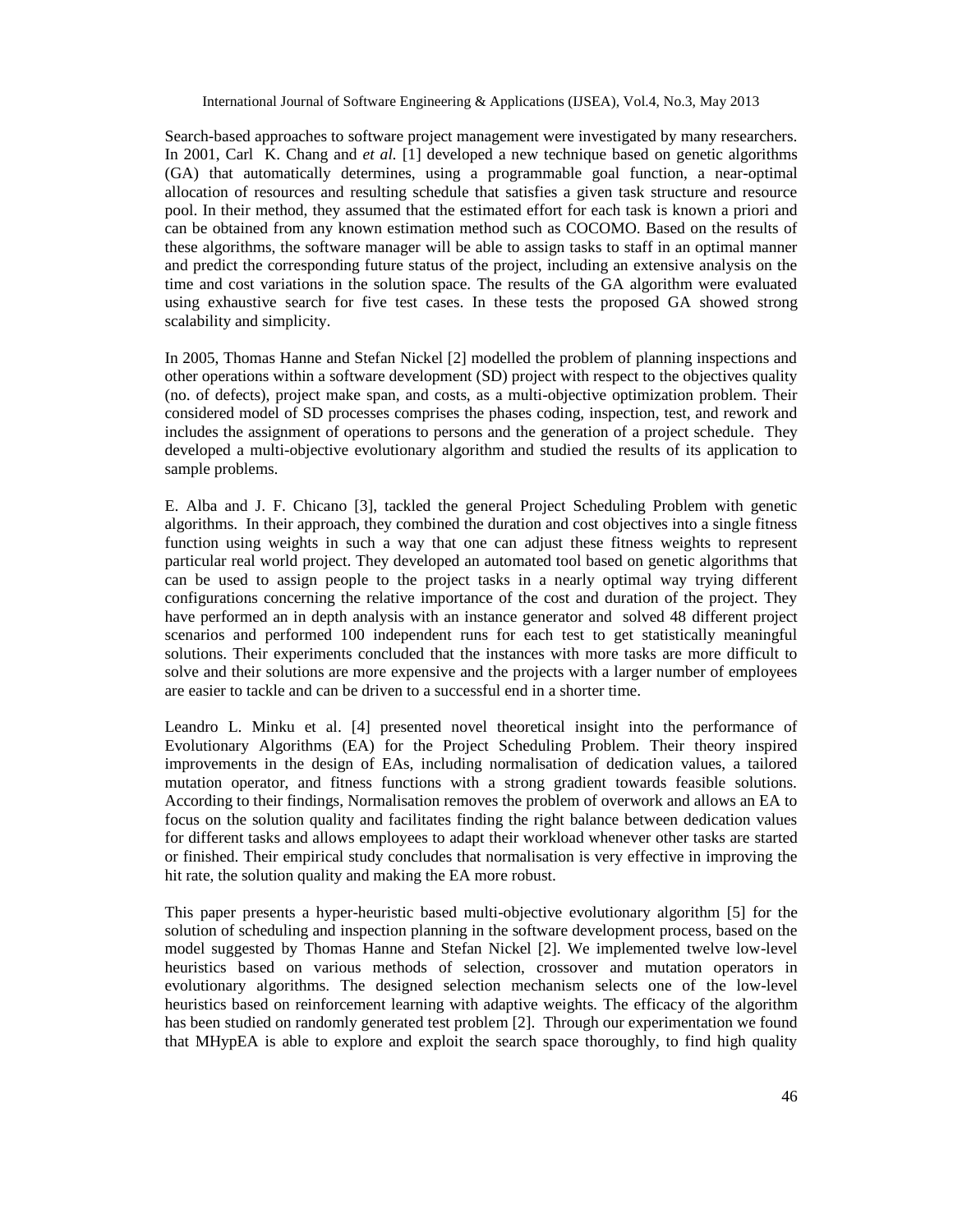solutions. And also the proposed algorithm is able to achieve better results in half the amount of time expended by the MOEA reported in the literature.

The rest of the paper is organised as follows. Section 2 describes the scheduling and inspection planning as multi-objective search problem. The basic concepts of hyper heuristics are presented in section 3. The description of the proposed approach is provided in section 4. Section 5 presents the Experiments and the results obtained are presented and analysed in section 6. Concluding remarks are given in section 7.

# **2. A MULTI-OBJECTIVE SCHEDULING AND INSPECTION PLANNING PROBLEM**

This section briefly describes scheduling and inspection planning as a multi-objective searchbased problem as proposed by Thomas Hanne *et al.* and the detailed description can be found in [2]. The basic activities and their sequence in the model are given in Figure 1.



Figure 1 Sequence of activities in software development

The basic assumption of the model is that there are 'n' modules to develop, each with known size and complexity. All the activities involved in the process are done by a team of 'm' developers. The first activity in the model is coding. Each module is coded by one developer called its author. After a module is coded, it is inspected by a team of developers known as inspection team. Based on the outcome of inspection, the author reworks on the module. Thereafter, the module undergoes testing done by a developer called tester and again the author reworks on the module based on the findings of the testing process. All the activities are performed as per the sequence shown in Figure1. As per the model, inspections are assumed to be done in a pre-empting way, forcing the developers to interrupt their coding or testing process to inspect a module, as soon as it is coded by its author.

As per the assumption each module is coded by only one developer called its author. Every module is inspected by an inspection team of size 0 to m-1, with a restriction that an author of a module cannot be its inspector. Similarly, each module is tested by a tester, different from its author. For each module, priority values are assigned for coding and testing activities to determine the temporal sequence for scheduling the tasks. The three objectives [2] considered in the model are described below.

#### **2.1. First objective – Quality of the product**

The first objective is the quality of the product, measured in terms of total number of defects produced and is calculated by

$$
td = \sum_{i=1}^{n} d_i \tag{1}
$$

where

$$
d_i = pd_{ik} - fd_{ik}^1 + rd_{ik}^1 - fd_{ik}^2 + rd_{ik}^2
$$
 (2)

*pdik* denotes the produced defects during coding of an module *i* by an author *k* and is assumed to be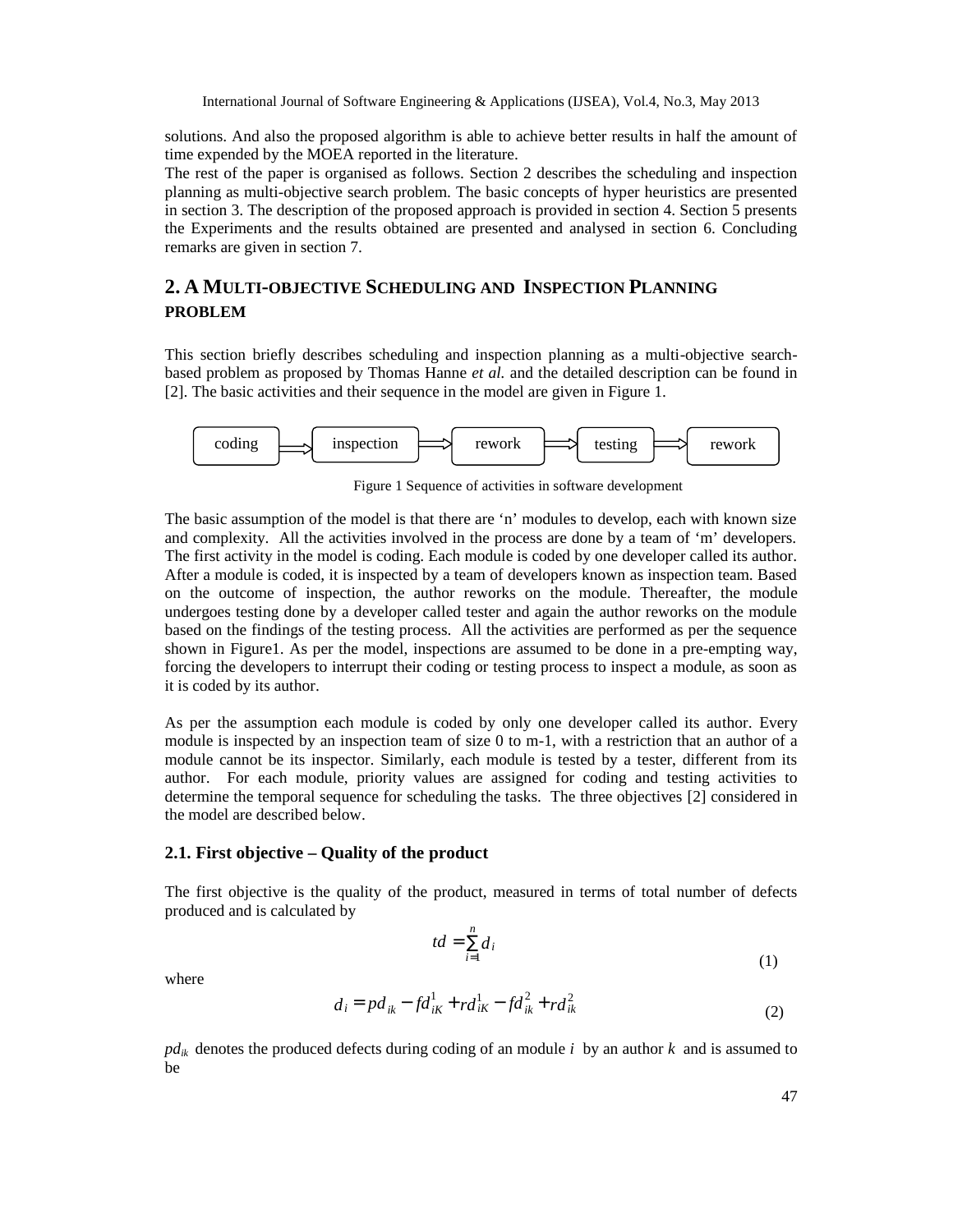$$
pd_{ik} = size_i.cplx_i.mdd / cqs_k
$$
\n(3)

where *size* and *cplx* are the size and complexity of an module *i* and *mdd* denotes the minimum defect density and *cqs* is the coding quality skill of the author *k*.

 $fd$ <sup>*i*</sup><sub>iK</sub> determines the found defects in a module *i* by the inspection team *K* and is given by

$$
fd_{iK}^{1} = pd_{i}.(1 - \prod_{k \in K} (1 - itf. dds_{k}))
$$
\n(4)

where *itf* represents inspection technique factor and *dds* represents the defect detection skill of the inspector *k.*

It is assumed that though the rework of a module by its author removes the found defects by the inspection team, it may introduce new defects in proportional to the found defects and is given by

$$
rd_{iK}^{1} = rdf \cdot fd_{iK}^{1}
$$
 (5)

where *rdf* represents rework defects factor.

 $fd^2_{ik}$  denotes found defects in a module *i*, when it is tested by a tester *k*, and is given by

$$
fd_{ik}^{2} = d_{i}.(1 - e^{-dfr.tqs_{k}.tt_{i}})
$$
\n(6)

where *d'* represents the defects remaining in a module *i* after coding, inspection and rework, *dfr* denotes defect find rate, *tqs* is the testing quality skill of the tester *k* and *tt* represents test time of a module *i* and is determined as

$$
tt_i = t_i.cplx_i.size_i
$$
\n<sup>(7)</sup>

where  $t_i$  is test intensity.

Similarly, it is assumed that though the rework of a module by its author removes the found defects by the tester, it may introduce new defects in proportional to the found defects and is given by

$$
rd_{ik}^2 = rdf \cdot fd_{ik}^2 \tag{8}
$$

#### **2.2. Second objective – Project make span**

In order to compute the project make span, a complete schedule for the software development process is to be made. For each module, the specific time of each activity along with its waiting times are to be calculated and the maximum time among all the modules determines the project make span. The basic assumptions made in the model are that there are no specific dependencies among the coding operations and all the inspections are carried out without any waiting times. The coding time for a module is calculated as

$$
ct_i = size_i.cplx_i/(mcp.cps_k)
$$
\n(9)

where *mcp* corresponds to the maximum coding productivity and *cps* corresponds to the coding productivity skill of the author *k.*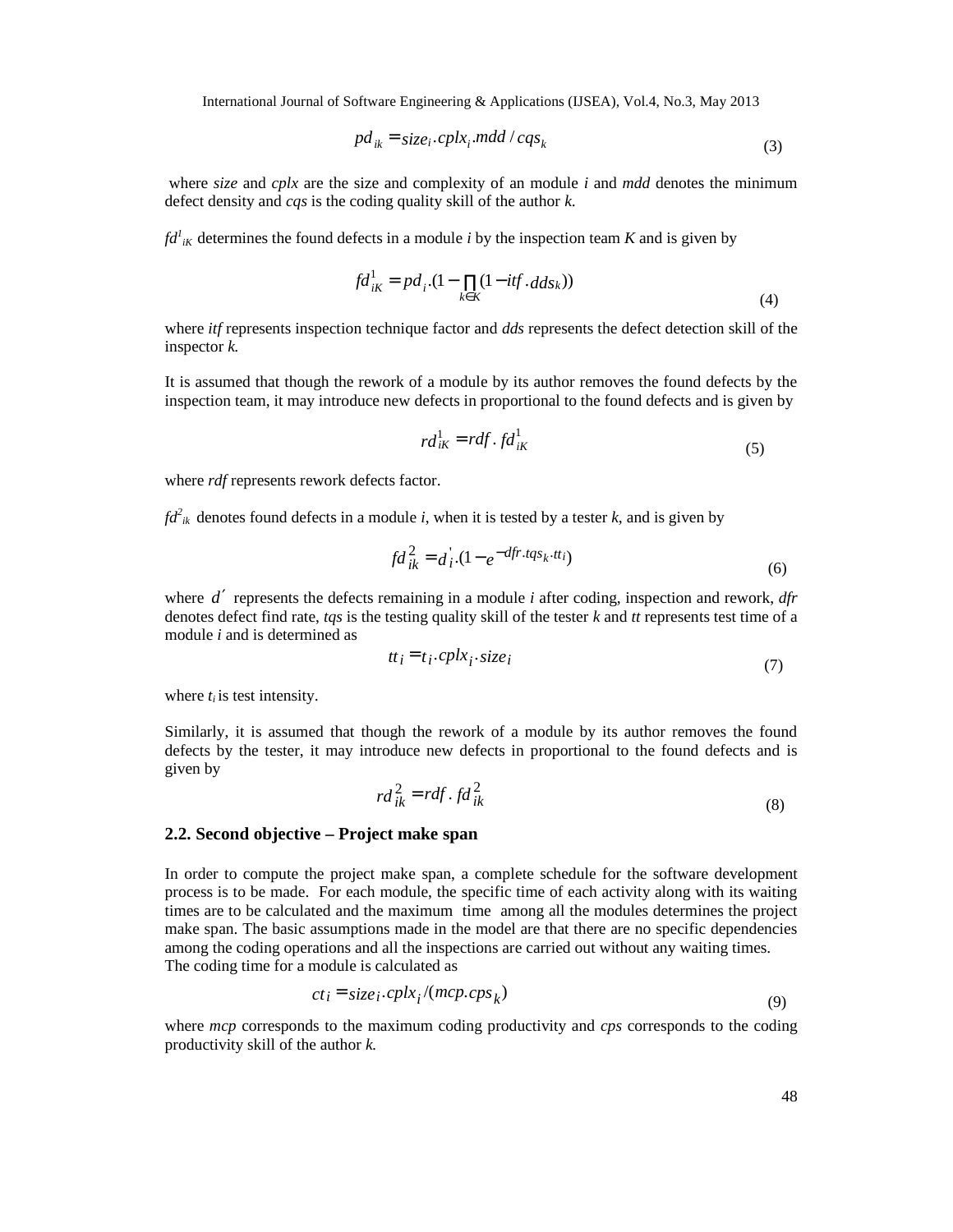The inspection time for a module  $i$  by the  $k^{th}$  inspector is calculated as

$$
it_{ik} = size_i.cplx_i/(mip.ips_k)
$$
\n(10)

where *mip* corresponds to maximum inspection productivity and *ips* corresponds to inspection productivity skill of the inspector *k*. The inspection time for a module is taken as the maximum inspection time taken among the members of the inspection team.

The rework times are calculated as

$$
rt_i^1 = f d_i^1.cplx_i/(ads.mcp.cps_k)
$$
\n(11)

$$
rt_i^2 = fd_i^2.cplx_i/(ads.mcp.cps_k)
$$
\n(12)

where  $rt_i^l$  and  $rt_i^2$  represents rework times after inspection and testing respectively and *ads* corresponds to average defect size.

The waiting time of the activities depends on the temporal sequence of the modules based on coding and testing priorities along with the availability of the developers to carry out the specific activity.

#### **2.3. Third objective – cost**

The project costs are assumed to be proportional to the effort which is measured as the total time taken for each activity. Thus the cost is calculated as

$$
tc = c \cdot \sum_{i} (ct_i + \sum_{i} it_{ik} + rt_i^1 + tt_i + rt_i^2)
$$
\n(13)

where *c* represents unit cost of effort.

Thus, the Multi-objective scheduling and inspection planning problem is to schedule the developers to various activities of different modules, in such a way that the number of defects, project make span and cost are minimum.

### **3. HYPER-HEURISTICS**

Hyper-heuristics are often defined as "*heuristics to choose heuristics*" [6]. A heuristic is considered as a rule-of-thumb that reduces the search required to find a solution. Meta-heuristic operates directly on the problem search space with the goal of finding optimal or near-optimal solutions; whereas the hyper-heuristic operates on the heuristics search space which consists of all the heuristics that can be used to solve a target problem. Thus, hyper-heuristics are search algorithms that do not directly solve problems, but, instead, search the space of heuristics that can then solve the problem. Therefore Hyper-heuristics are an approach that operates at a higher level of abstraction than a metaheuristic. The framework of the proposed hyper-heuristic approach is shown in Figure 2 [5].

The term Hyper-heuristics was coined by Cowling et al. and described it as "*The hyper-heuristics manage the choice of which lower-level heuristic method should be applied at any given time, depending upon the characteristics of the heuristics and the region of the solution space currently under exploration*" [7]. So, they are broadly concerned with intelligently choosing a right heuristic. The main objective of hyper-heuristics is to evolve more general systems that are able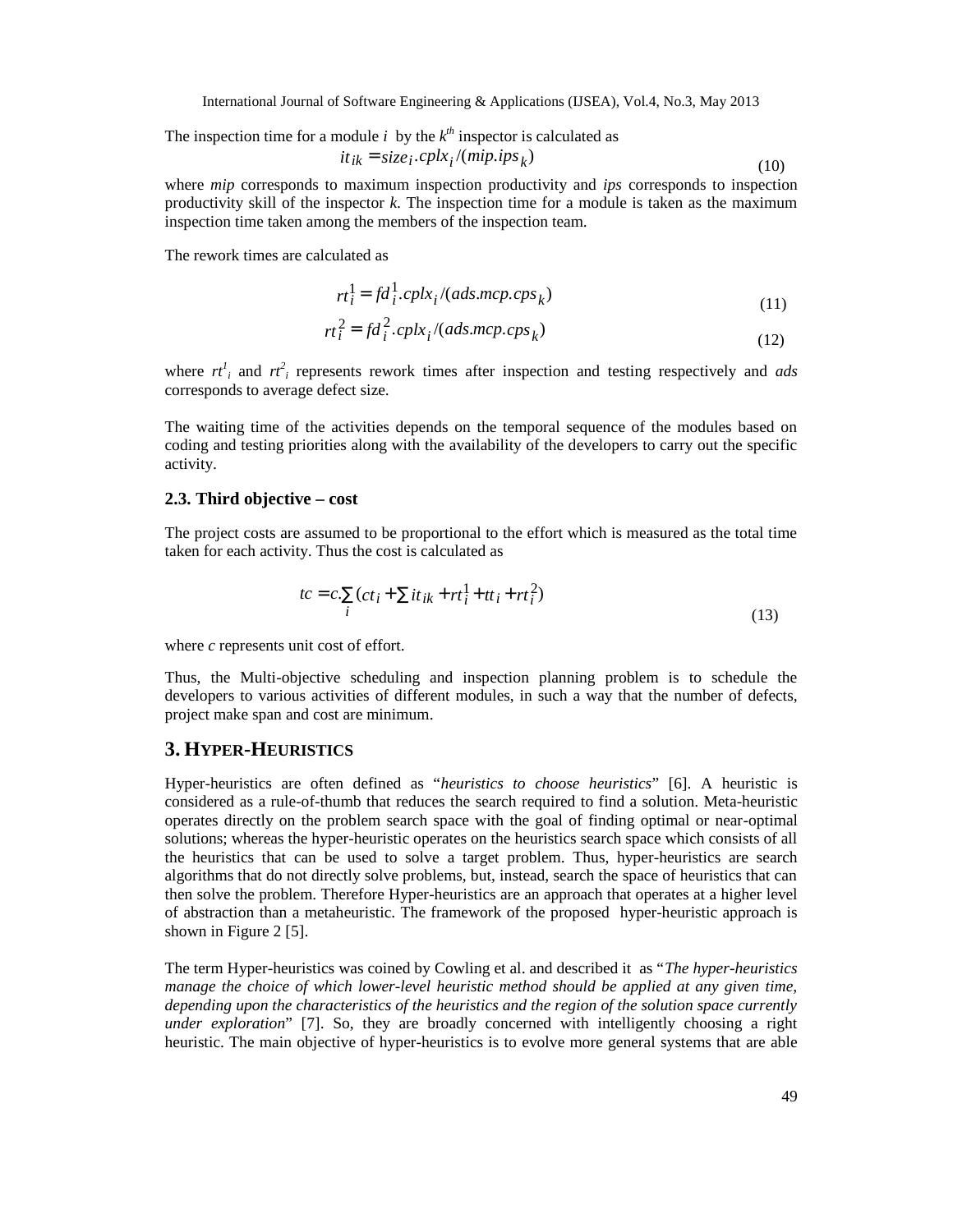to handle a wide range of problem domains. A general frame work of a hyper-heuristic is presented in Algorithm 1 [6].

#### **Algorithm 1 Hyper-heuristic algorithm**

1: Start with a set H of heuristics, each of which is applicable to a problem state and transforms it to a new problem state.

2: Let the initial problem state be  $S_0$ .

3: If the problem state is  $S_i$  then find the heuristic that is most suitable to transform the problem state to  $S_{i+1}$ .

4: If the problem is solved, stop. Otherwise go to step 3.



Figure 2. Framework of the proposed Hyper-**heuristic**

## **4. PROPOSED APPROACH**

This section explains our proposed approach [5]. The designed format of the low-level heuristics is EA/selection/crossover/mutation. The selection process involves identifying the parents for generating the offspring. Two types of selection are proposed – *rand* and *rand-to-best*. In *rand*, both the parents are selected randomly from the population, while in *rand-to-best*, one parent is selected randomly from the population and the other parent is elite (the best one) selected from the set of elites. Three types of crossover operators are identified to generate the offspring. The first operator is *uniform crossover*; where in the offspring is generated by randomly selecting each gene from either of the parents. The second operator is a *hybrid crossover1 (hc1)* that is defined by hybridizing the single-point crossover with uniform crossover. The third operator is a *hybrid crossover2 (hc2)* that is framed by the hybridization of two-point crossover with uniform crossover. Two types of mutation are proposed - *copy* and *exchange*. In the first mutation operator, two genes are selected randomly and the second gene is copied into the first one. In the second mutation operator, two randomly selected genes exchange their positions. Based on the above discussed selection, recombination and mutation operators, twelve low-level heuristics are proposed for the hyper-heuristic and are shown in Table 1 [5].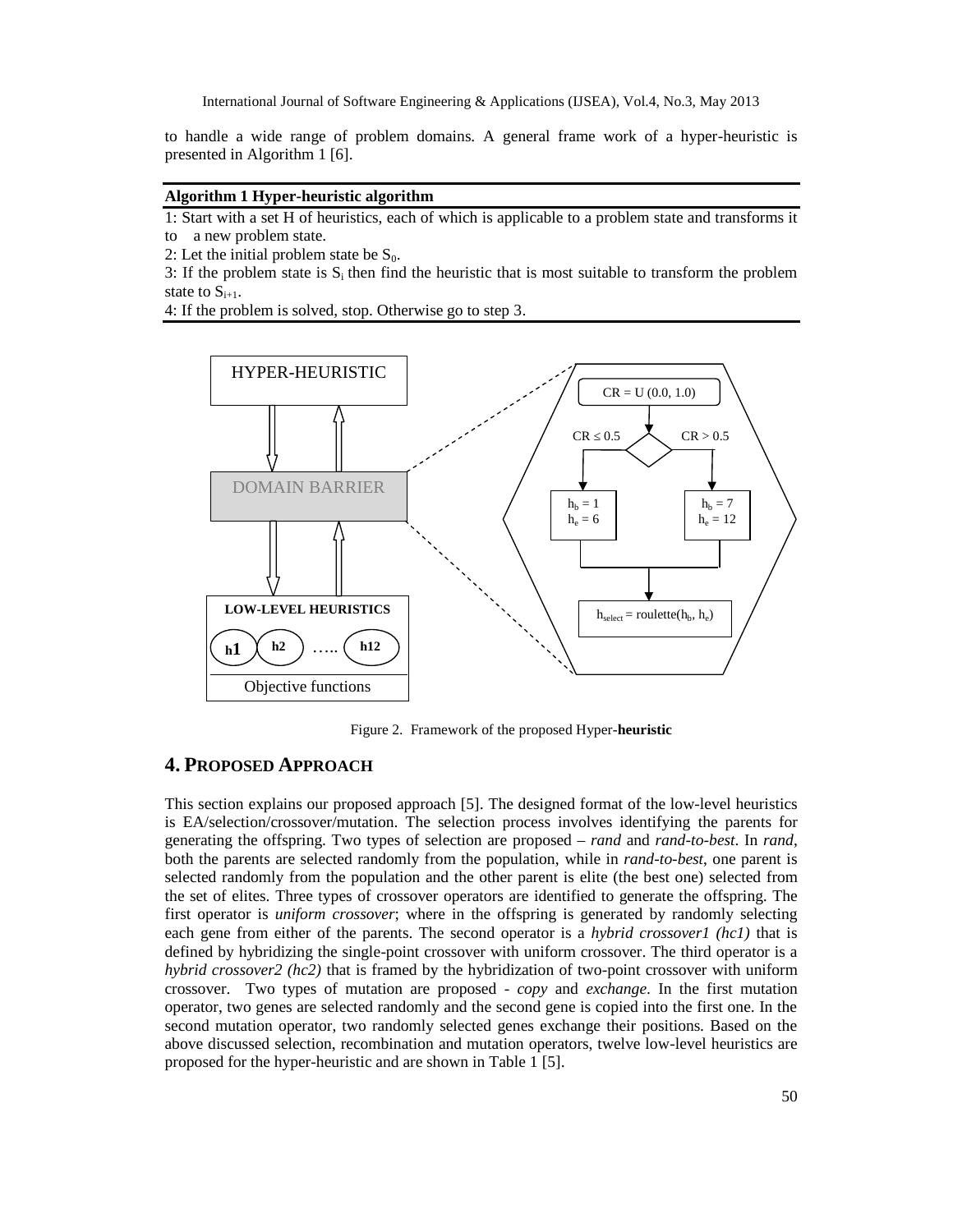The proposed hyper-heuristic selects a capable low-level heuristic in all iterations based on the information about the efficacy of each low-level heuristic accrued during the preceding iterations. This is executed through the principle of reinforcement learning [8]. The basic idea is to "reward" improving low-level heuristics in all iterations of the search by increasing its weight gradually and "punish" poorly performing ones by decreasing its weight. The weights of low-level heuristics are changed adaptively during the search process and at any point they reflect the effectiveness of low-level heuristics.

| Group with <i>copy</i> mutation | Group with exchange mutation           |
|---------------------------------|----------------------------------------|
| h1: EA/rand/uniform/copy        | h7: EA/rand/uniform/exchange           |
| h2:EA/rand-to-best/uniform/copy | h8 : EA/rand-to-best/uniform/ exchange |
| h3 : EA/rand/hc1/copy           | h9 : EA/rand/hc1/ exchange             |
| h4 : EA/rand-to-best/hc1/copy   | h10 : EA/rand-to-best/hc1/ exchange    |
| h5 : EA/rand/hc2/copy           | h11 : EA/rand/hc2/ exchange            |
| h6 : EA/rand-to-best/hc2/copy   | h12 : EA/rand-to-best/hc2/ exchange    |

Table 1 Set of low-level heuristics used by the proposed hyper-heuristic

In the beginning all the low-level heuristics are assigned with equal weight. The weight of a heuristic is changed as soon as a heuristic is called and its performance is evaluated. If the called heuristic lead to an improvement in the values of the objective functions, its weight is increased, otherwise it is decreased. All the weights are bounded from above and from below. Thus the current values of the weights indicate the information about the past experience of using the corresponding heuristics. The roulette-wheel approach is used to select a heuristic randomly with the probability proportional to its weight [9].

The proposed hyper-heuristic works in two phases. The first phase selects the type of mutation to be adopted (copy or exchange). This is done randomly with equal probability of both the groups being selected. The values of  $h_b$  and  $h_e$  denotes the subscripts of the beginning and ending of the selected low-level hyper-heuristics. The second phase explicitly selects a low-level heuristic within the selected group. This phase uses the reinforcement learning approach with adaptive weights using roulette-wheel to select a particular model of EA. The framework of the proposed hyper-heuristic is shown in Figure 2 [5]. Here, CR is a random number drawn from a uniform distribution on the unit interval, to select an EA model either with *copy* or with *exchange* mutation with equal probability.

Based on the selected low-level heuristic, an offspring population is generated and its fitness is evaluated. Thereafter, the parent and offspring populations are combined together and a non dominated sorting [10] is performed on the combined population to classify the solutions into different Pareto fronts based on the goodness of the solutions. The population for the next iteration is taken from the best fronts. The pseudo code of the MHypEA is given in Algorithm 2.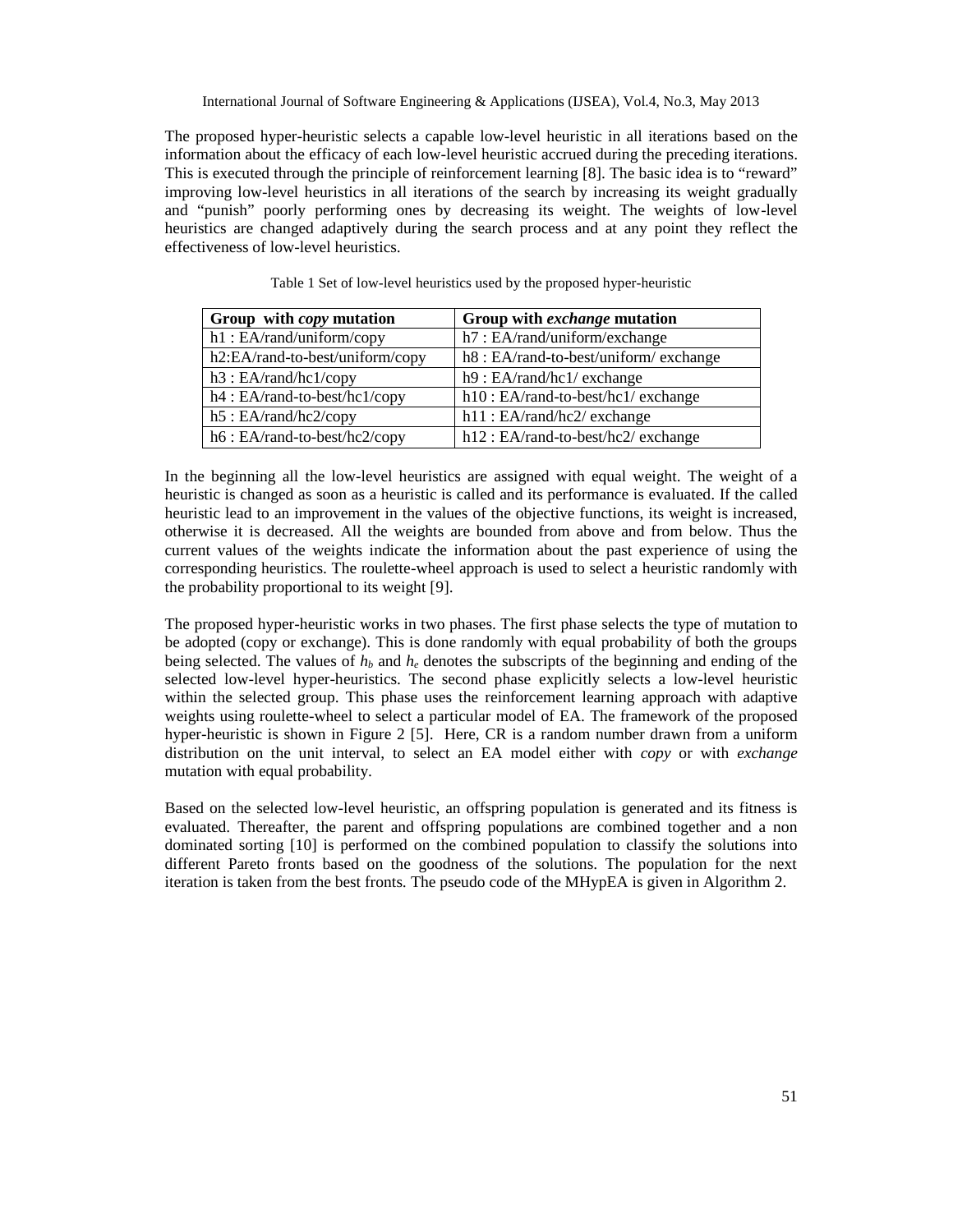#### **Algorithm 2 Multi-objective Hyper-heuristic Evolutionary Algorithm (MHypEA) [5]**

- 1: Initialize parent population
- 2: Evaluate the fitness of parent population
- 3: **While** (not termination-condition) **do**
- 4: Select a low-level heuristic based on the selection mechanism
- 5: Apply the selected low-level heuristic on the parent population and obtain offspring population
- 6: Evaluate the offspring population
- 7: Combine parent and offspring populations
- 8: Perform non dominated sorting on the combined population and select the individuals from the best fronts for the next iteration
- 9: **end while**

## **5. EXPERIMENTS**

This section describes methodology applied to compute the values of objective functions, test problem considered along with the problem and algorithmic parameter settings.

## **5.1 Methodology**

In this subsection we describe the initialization of decision variables, method adopted for crossover and mutation operations and the procedure for the evaluation of objective functions.

#### **5.1.1 Initialization of decision variables**

The decision variables taken are (author, no inspectors, inspector, tester, coding priority, testing\_priority). Initially the developers are assigned randomly as authors to all the modules with a condition that each module is coded exactly by only one author and an author may be assigned to code more than one module. The number of inspectors for a module characterizes the inspection team size of that module which is initially assigned randomly with a value in the range 0 to (m-1), where m signifies number of developers involved in the project; the upper limit of (m-1) indicates that an author of a module cannot be its inspector and a lower limit of 0 indicates that the module is not subject to inspection. In the current scenario, the maximum number of inspectors for each module is taken as 3. The inspectors are randomly assigned for each module as dictated by the inspection team size. Similarly, a developers are assigned as testers for testing modules, with a constraint that an author of a module cannot be its tester. Further, coding\_priority and testing\_priority for the modules are taken as decision variables and are assigned values in the range [0, 1], to determine the temporal sequence for scheduling operations; with an intention that a module with a higher priority value is to be scheduled first than a module with a lower priority value.

#### **5.1.2 Crossover operator**

Parents are selected for crossover operation in two ways – *rand* and *rand-to-best*. Then for each module in the offspring the author, inspectors, tester, priorities of coding and testing operations are assigned with the values of a randomly chosen module from either of the parents, in accordance with the three methods discussed in section 4. In this way the offspring are generated from the parents leading to different permutations of scheduling.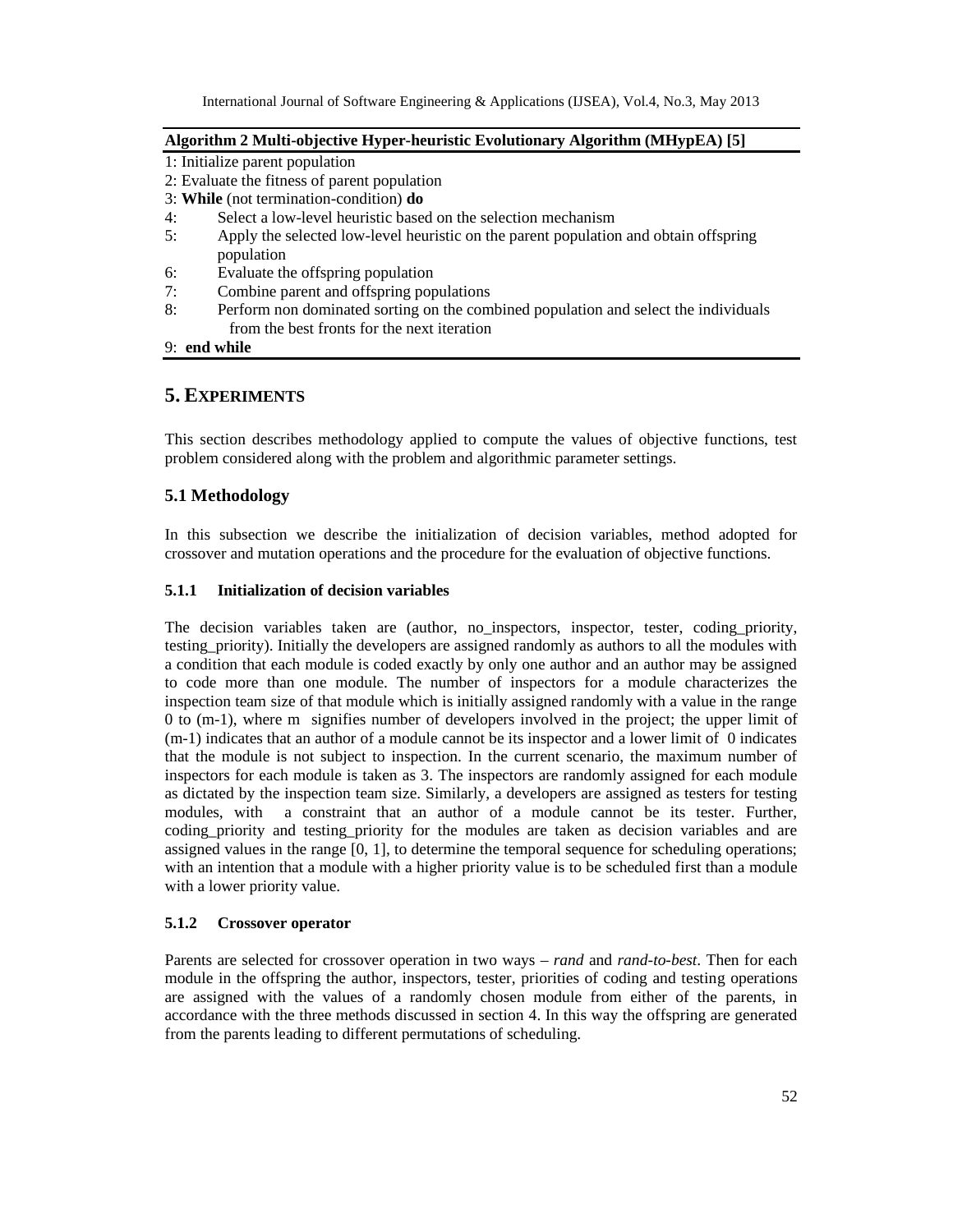#### **5.1.3 Mutation**

A simple strategy is adopted for mutation. In every offspring that is generated from the crossover operation, two modules are selected randomly and the scheduling assignment of one is copied into another in *copy* variant of mutation and the scheduling assignments are exchanged between the selected modules in the case of *exchange* variant of mutation.

### **5.1.4 Evaluation of objective functions**

The number of defects indicating the quality of the product and the cost objectives can be calculated straightforwardly as per the formulae depicted in section 2. But the calculation of project make span is a complicated one, as one needs to frame the complete schedule of the software development process. The approach used in this paper for the computation of project make span is as follows: as a first step, the time for each activity, (depicted in the Figure 1) for each module is calculated. In the next step, the waiting times are calculated before each activity starts for each module, based on observing the given assignment of persons to modules  $\&$ activities and scheduling the modules for one person according to the priorities, coding\_priority for coding and rework, testing\_priority for tests. Inspections are assumed to be performed as soon as the coding finishes, without any waiting time. Since inspection activity has a higher priority than other activities, it is assumed that they interrupt the coding activity of an inspector. All the activities are scheduled by considering the restrictions on their precedence. Finally the make span of each module is computed based on the actual activity times and their corresponding waiting times. The maximum make span among the modules is considered as the project make span.

## **5.2 Test Problem**

In order to evaluate the efficiency of the proposed MHypEA, test problem and the problem parameters are taken from the literature as recommended in [2]. The following technical parameters are used:

- number of modules:  $n = 100$
- number of developers:  $m = 20$
- maximum coding productivity: mcp =  $25$  [loc/h]
- minimum defect density:  $\text{mdd} = 0.02$  [defects/loc]
- maximum inspection productivity:  $mip = 175$  [loc/h]
- inspection technique factor: it $f = 0.45$
- test intensity:  $ti = 0.05$
- defect find rate:  $dfr = 0.1$
- rework defects factor  $\text{rdf} = 0.1$
- average defect size:  $ads = 8$  [loc]
- unit costs :  $c = 150$ [EUR/h]

For the all skill attributes, a normal distribution with an expected value 0.5 and a variance of 0.1 is assumed (but ensuring that the values are in  $[0, 1]$ ); with an assumption that the person on the average reach out to 50% of the optimum skill values. For the module size, a lognormal distribution with expected value 300 [loc] and variance 120 is applied. For the module complexity, a normal distribution with expected value 1 and variance 0.1 is assumed.

The population size is taken as 30 and the test problem were run for a maximum of 500 iterations. The algorithm has been implemented in MATLAB 7.6.0, on an Intel® Core™ 2 Duo CPU T6600 @2.20 GHz processor, 3 GB RAM and Windows 7 platform.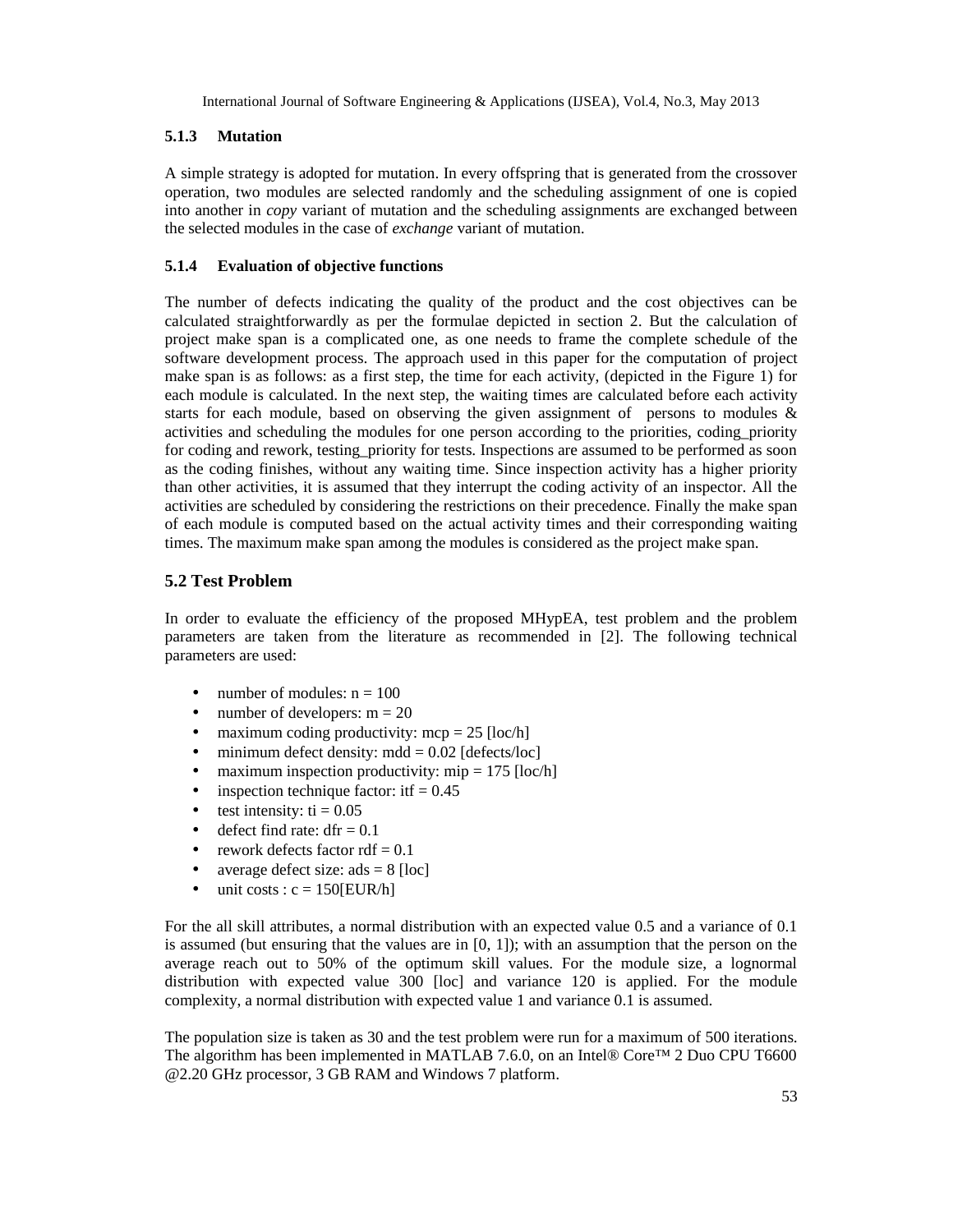# **6. RESULTS**

The results obtained by MHypEA on the above described test problem is presented in this section. Figures 3-5 represents the box plots of some generations visualizing the distribution of the three objective functions.

The box plots of figures 3 and 4 shows the most considerable improvement in the best values for the defects objective within the first 150 generations and costs objective within the first 250 generations of MHypEA. With respect to the duration objective there is a negligible improvement in the best values found. The conflicting nature of the objectives is evident from the three box plots.



Figure 3. Defects of solutions based on generation number



Figure 4. Costs of solutions based on generation number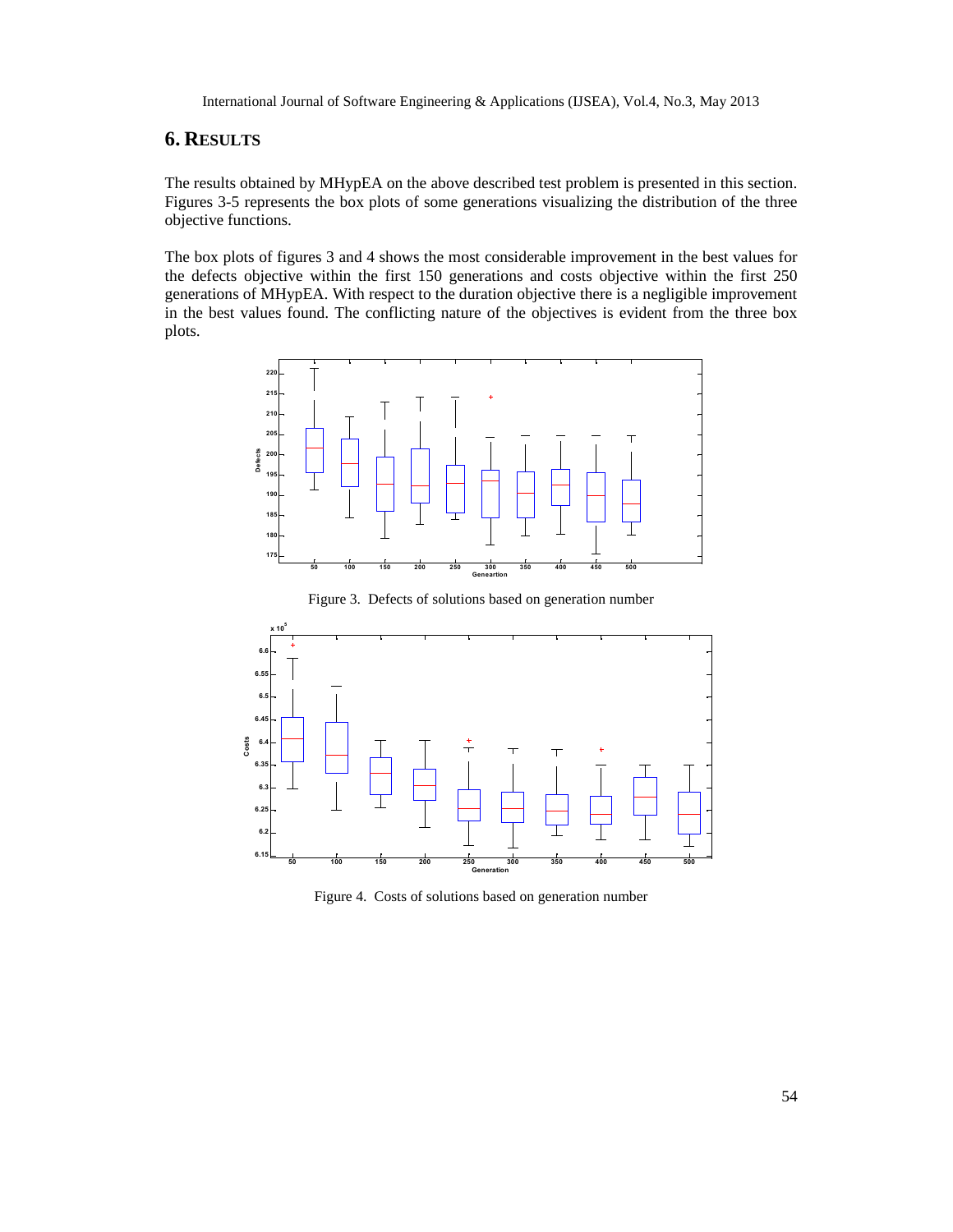

Figure 5. Duration of solutions based on generation number



Figure 6. Costs and Defects in solutions of several generations



Figure 7. Costs and Duration in solutions of several generations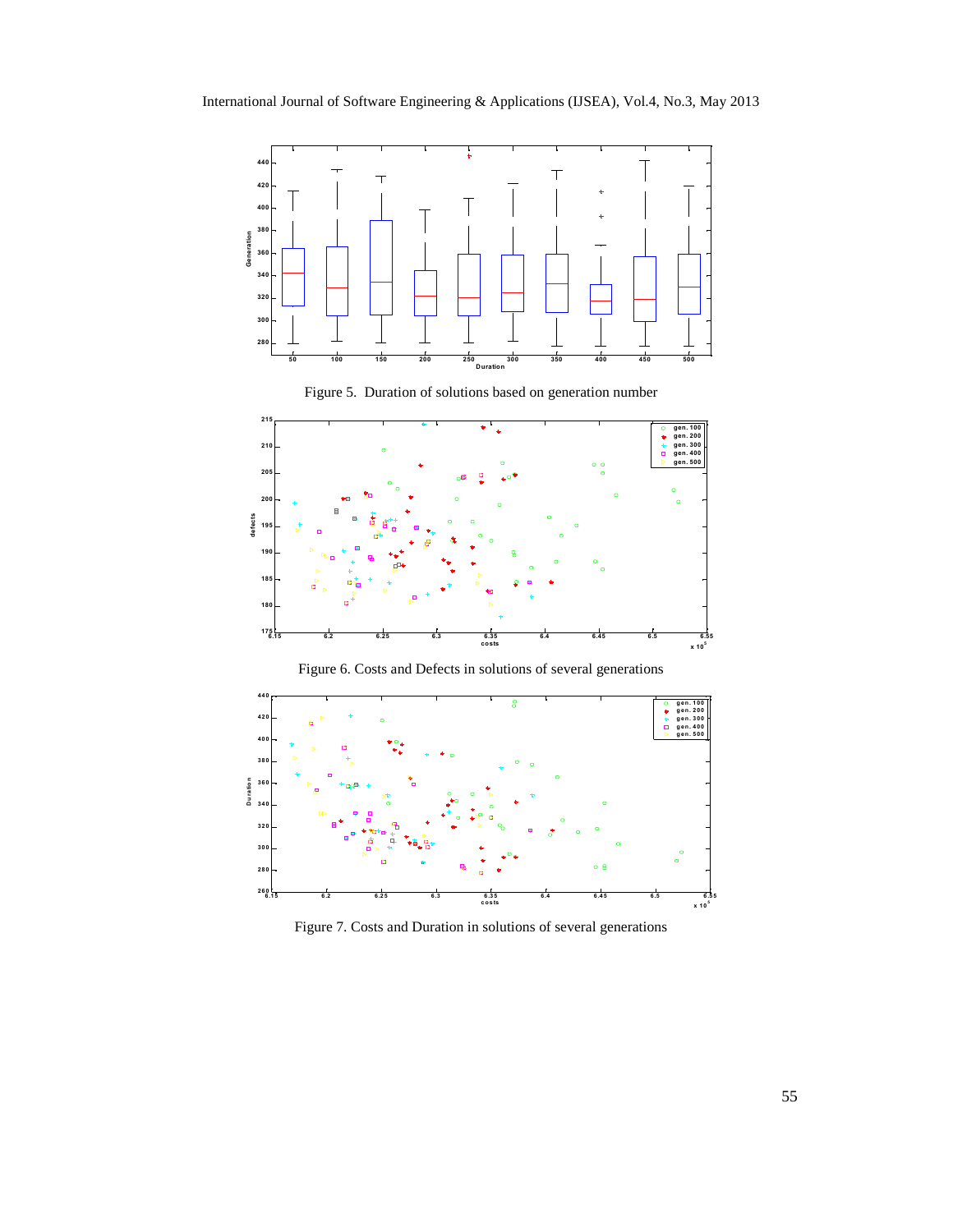

Figure 8. Duration and Defects in solutions of several generations

Figures 6-8 represents the solutions obtained by MHypEA for some selected generations for each combination of two objectives. It is apparent from the three figures 6-8 that there is a continuous progress towards the minimization of objectives and the diversity of the solutions. For example, considering the population of generation 500 there is a significant improvement in the number of defects and costs, in comparison to the population of generation 100. As the objectives are highly conflicting, in some instances one objective is decreasing only by increasing the other objective. The comparison of the results of MHypEA with the Multi-objective Evolutionary Algorithm (MOEA) reported in the literature [2] shows that MHypEA is able to achieve better values for all the three objective functions in half the number of generations. This is perceptible from the corresponding box plots and 2-dimensional plots of MOEA [2] and MHypEA.

## **7. CONCLUSION**

This paper presents a Multi-objective Hyper-heuristic Evolutionary Algorithm for the solution of scheduling and inspection planning in software development projects. Scheduling and inspection planning is an important problem in the software development process, as it directly influences the quality of the end product. The scheduling of personnel is considered for coding, inspection, testing and rework phases of the development process. Three highly conflicting objectives of number of defects found (indicating the quality of the product), costs and duration of the project are evaluated. A hyper-heuristic based multi-objective evolutionary algorithm is proposed for the purpose and the results are assessed. The obtained results show that the proposed algorithm is able to improve the solutions significantly with better diversity in the solutions. The comparison of the results with MOEA shows that MHypEA is able to achieve high quality solutions in half of the number of iterations.

#### **ACKNOWLEDGEMENTS**

The authors are extremely grateful to the Revered Prof. P.S. Satsangi, Chairman, Advisory Committee on Education, Dayalbagh for continued guidance and support.